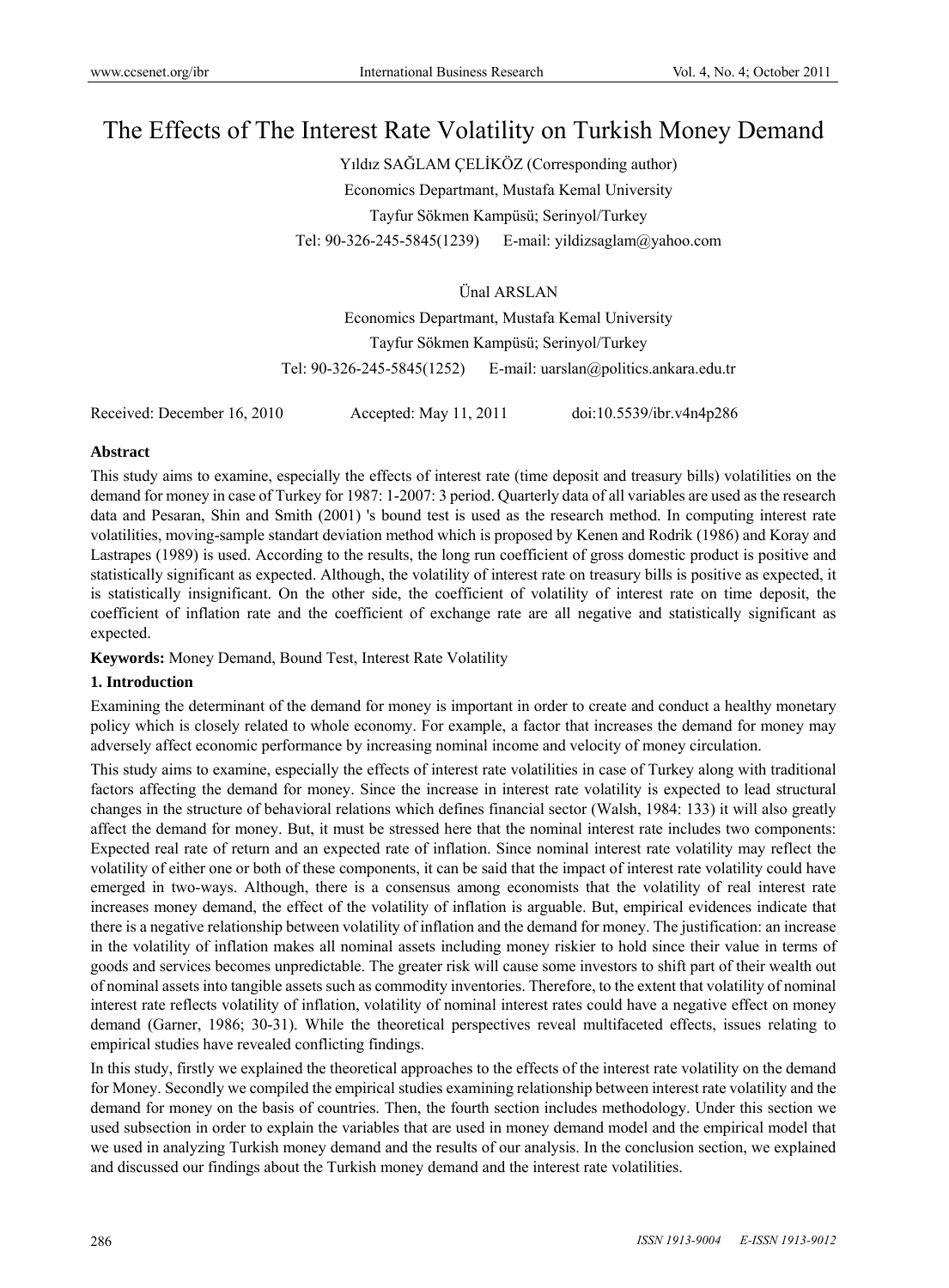# **2. Theoretical Approaches to the Effects of the Interest Rate Volatility**

Theoretical arguments noted that in determining the level of demand for real balances, not just the interest rate level but also interest rate volatility must be adressed as an important variable (Falls and Zangeneh, 1989: 27). Different relationship (negative or positive) between the demand for money and interest rate volatility have been advocated by different theories (Choudhry, 1999: 622). According to portfolio theories of the demand for money, high interest rate volatility will increase the demand for money. Money is a desirable asset in financial portfolios, although it pays less interest than other assets. Because, when interest rates fluctuate the value of money does not change while the value of bonds change. This makes money less risky than others. On the other side, the transaction demand for money also rises when interest rate volatility increases. Because, an increase in the interest rate volatility will rise the risk of holding alternative assets of money. In such circumstance firms and households desire large risk free cash balances (Garner, 1986, 29-30). Hence, it can be said that there is a positive relationship between money demand and interest rate volatility. On the other side, Longstaff and Schwartz (1993: 70) argued that there is a negative relationship between bond yields and interest rate volatility. It means that an increase in the interest rate volatility which is related to interest rate fluctuations will lead to a decrease in bond yields. A reduction in bond yields causes individuals to demand more money. This situation verifies that there is a positive relationship between the volatility of interest rate on bonds and money demand.

On the other side, Falls and Zangeneh (1989: 27) and Walsh (1984: 148) emphasized the effect of the interest rate volatility on income and interest rate elasticities of the demand for real balances. Falls and Zangeneh (1989: 27) asserted that when interest rate is stochastic in Baumol-Tobin inventory model, interest rate and income elasticities of the demand for money will be the functions of interest rate's volatility. That is the volatility in the interest rate which is measured by its variance would lead to a change in elasticities of the demand for real balances.

Based on Tobin (1958)'s study which claims the demand for risky assets depends upon the joint probability distribution of asset returns and in a mean-variance framework, the demand for an asset is a function of both the expected rates of return on all assets and the covariances among asset returns, Walsh (1984:134) argued that if the monetary authority changes the way in which it adjusts the money supply in response to shocks to the economy, the covariances between the returns on other assets will be affected. This will produce a shift in asset demand equations in general and in the money demand function in particular. The policy-induced change in the demand for money function is not simply a change in the intercept; interest and income elasticities also change. By using a conventional rational expectation model he concluded that when there is a change in monetary policy, there will be shifts in the interest and income elasticities of the demand for money, since the behaviour of the price of bonds is dependent upon the monetary authority's actions.

#### **3. Empirical Studies About the Effects of The Interest Rate Volatility**

Baba, Hendry and Starr (1992), under the assumption of the lack of capital market, examined the relationship between real M1 and real Gross National Product (GNP), bond / treasury bill yield spread, one-month treasury bill rate, inflation rate, deposit rate and expected risk of holding long term debt which is calculated as the moving standard deviation of the long-term bond yields by using the cointegration method. At the end of this study that includes 1960 (3)-1988 (3) period, it is concluded that the risk within the cointegration vector is positively related with real money demand. Choudhry (1999), estimated the money demand equation for the post second World War (1954-1996) period by using quarterly real M1 series, real GNP, three-month treasury bill interest rate as short-term interest rate, long-term government bond interest rate as long-term interest rate and the volatilities of these interest rates. In this study, firstly, the cointegration between, real M1, real income, short-term interest rate and short-term interest rate volatility is examined. Then, the estimation is made by using long-term interest rate instead of short-term interest rate and long-term interest rate volatility instead of short-term interest rate volatility. Results indicate that only the long-term interest rate volatility has a significant and positive effect on real M1 demand while short-term interest rate volatility has a significant and negative effect on real M1 demand. On the other side, Garner (1986) estimated M1 demand equations with quarterly data by dividing the sample period into two subperiods: 1959:Q3-1973:Q4 and 1976:Q1-1984:Q1. As a result, he found that interest rate volatility has a negative and statistically significant coefficient in the first subperiod while it has a positive but statistically insignificant coefficient in the second subperiod.

Payne (1992) examined the relationship between real M1 and interest rate volatility of three-month Treasury bill rate for both pre- and post-1979 periods by using two alternative methods in measurement of interest rate volatility. The first measures are –a four- and eight-quarter moving standard deviation of actual interest rate ( $\sigma_i$ ). The second measure is the moving standard deviation of unanticipated interest rate  $(\sigma_i - E_i \sigma_i)$ . In estimations which are made by four-quarter moving standard deviation, actual interest rate volatility and unanticipated interest rate volatility are negative but statistically insignificant for both periods. The estimations which are made by eight-quarter moving standard deviation the results yield statistically insignificant interest rate volatility for pre-1979 period. On the other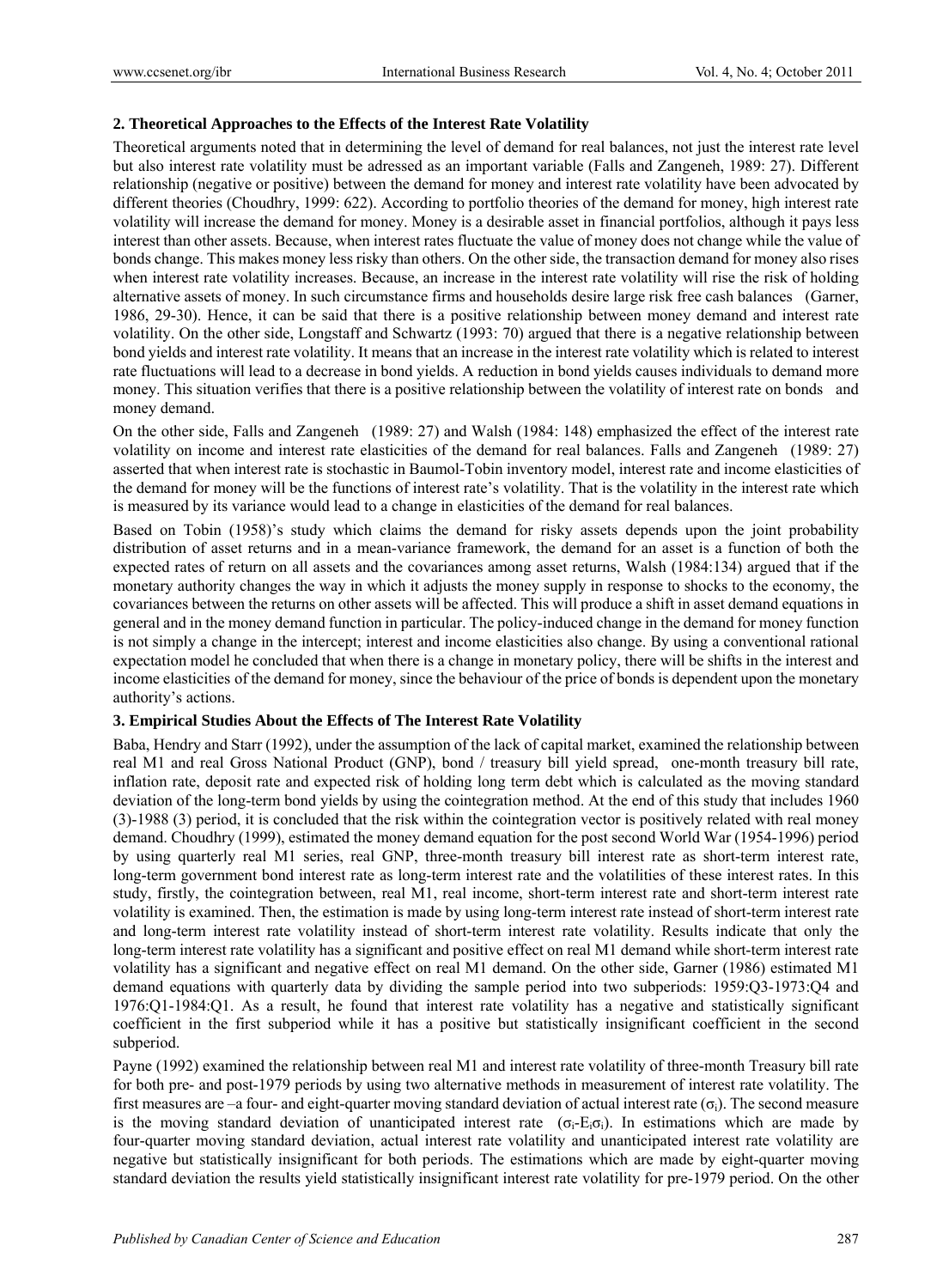side, actual interest rate volatility is positive and statistically significant at the 5 percent while unanticipated interest rate volatility is statistically insignificant for post -1979 period. As a whole, according to this study the interest rate volatility does not affect the demand for money in a meaningful way.

Falls and Zangeneh (1989), in order to examine the effects of interest rate volatility on demand of real M1 and real M2, used an interaction term  $(IR_t)$  which includes the product of three-month U.S. treasury bill interest rate  $(r_t)$  and interest rate variance  $(V<sub>t</sub>)$ . On the other side the sample period 1959: 1–1979: 3 is divided into two sub-samples as 1959: 1–1972: 3 the interest rate targeting period and 1972: 4-1979: 3 period in which Federal Reserve System target monetary aggregates. By this study, they tested the hypothesis of Walsh (1984) who claimed that an increase (decrease) in interest rate volatility will decrease (increase) the interest rate and income elasticity of money demand. But the evidence does not support the hypothesis for both real M1 and real M2. (Note 1)

Sağlam (2005), examined the relationship between reel money demand and reel GDP, the volatility of interest rate on time deposits, the volatility of interest rate on treasury bills, exchange rate and inflation rate for Turkey during 1987:1-2005:1 period by using Johansen (1988) and Johansen and Juselius (1990) contegration method. In computing the volatilities moving-sample standart deviation method is used. At the end of this study it is concluded that volatility of interest rate on time deposits effect the demand for money negatively while volatility of interest rate on treasury bills effects the demand for money positively.

Despite the empirical findings about the effects of volatility on money demand appear contradictory, it is clear that interest rate volatility effects money demand function. In this context, our study aims to examine possible effects of interest rate volatilities on Turkish money demand for 1987: 1-2007: 3 period.

# **4. Methodology**

In this section we explain the variables that are used in money demand function seperately. Then we construct the empirical model and examine the relationship between real monetary aggregate M2Y as money demand and real gross domestic product (GDP), volatility of interest rate on treasury bills (RBSH), volatility of interest rate on time deposit (RMSH), exchange rate (EXCH) and inflation rate (INF).

# *4.1. Variables Used in Money Demand Model*

Monetary aggregates are used as the dependent variable in empirical studies while scale variable which is taken as income (Gross Domestic Product, Gross National Product, Net National Product or permanent income) and opportunity cost of holding money which could be interest rate, inflation rate or exchange rate are all used as independent variables.

# 4.1.1. Dependent Variable: Monetary Aggregates

Since there is no data related to the amount of demand for money, money supply or monetary aggregates data are used in empirical research in order to represent the demand for money by moving from the assumption that the money market is in equilibrium (Keyder 2002: 341). However, there is no consensus among economists about the definition of money supply or monetary aggregates. Some researchers defined the money as the aggregate of demand deposits and time deposits while the classical view which emphasize the function of the medium of exchange define the money as the aggregate of demand deposits and currency in circulation. On the other side, Gurley and Shaw (1955) who emphasize the liquidity property of money, advocated that liquid financial assets that are held in the economy as a whole are money (Olgun 1982: 91). Today, there is a wide spectrum of assets which change according to the liquidity and acceptability. In this sense, the traditional monetary aggregates are defined as *M0*, *M1*, *M2*, *M3*, *M4* and *M5*  (Lewis and Mizen, 2000: 263-265)*.* But it must be emphasized here that, even if the definitions of monetary aggregates vary across countries according to institutional characteristics and financial structures, money stocks are usually divided into two main groups, such as the narrow and broad money. Narrow money consists of assets which are readily available and transferable in every day transactions and provide the means-of-exchange function while broad money comprises of a wide range of assets rendering portfolio opportunity to asset holders (Sriram 1999(a): 18).

Even though monetary definitions described above are nominal, the demand for money is a demand for real balances. In order to get the real money measurement from the nominal value of money, nominal balances should be divided by an appropriate price index (Laidler 1993: 98). Several different indexes can be used for this purpose. In the first option, a basket measure of the price level such as consumer price index (CPI) and wholesale price index (WPI) can be used. In the second option, price deflators are used for gross domestic product (GDP) or total final expenditure (TFE) (Lewis and Mizen, 2000: 265). (Note 2)

#### 4.1.2. Scale Variable

In estimation of the demand for money, the scale variable is used as a measure of transactions which are related to economic activities. Scale variable is usually represented by variables which express, income, expenditure or wealth concept (Sriram, 2001: 336).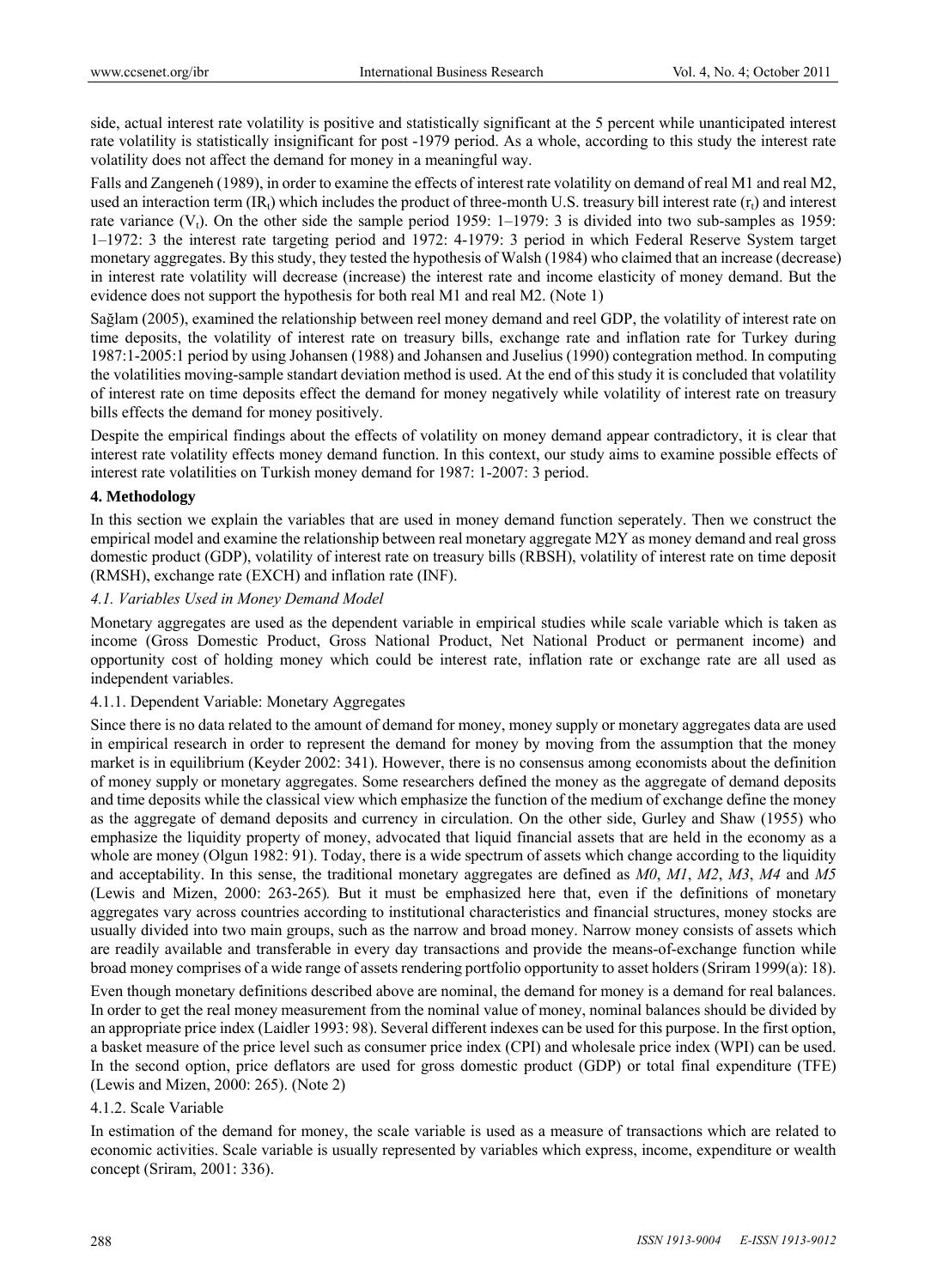The level of income is often used as a proxy for the volume of transactions in an economy. Especially, it has played an important role in empirical tests of transactions-based theories of the demand for money. Since gross national product series, net national product series and gross domestic product series move rather closely together over time, no important difference in results is obtained by using one or the other, in measuring income variable (Laidler 1993: 98-99). On the other side the per capita values of these series can also be used as income variable. In the case of using per capita data, the per capita value of the demand for money (dependent variable) must be included in the function. It means that both income and the demand for money (money supply) must be divided by the population. When a nominal money demand function is estimated, income and money supply variables must be given by current price, while in real money demand function estimates, income and money supply variables must be deflated by a relevant price index. Relevant deflator may be a price index such as GNP or GDP deflator (Keyder 2002: 343).

Wealth is another important choice to represesnt the scale variable (Sriram 1999(a): 22). Wealth variable can be used as the upper limit of the money which is available. Especially, in approaches which emphasize the motivation of wealth, it would be better using wealth as a scale variable. But, although this view has been adopted since Pigou, income is often used in empirical tests. The reason for this is the difficulties in measuring "wealth" (Keyder 2002: 343).

However, it has recently been argued that the use of GNP as a scale variable has potential problems. Judd and Scadding (1982: 1009), listed the problems of using GNP as: 1) Transfers and transactions in financial assets and existing goods are neglected in GNP. 2) GNP includes imputations that may involve no transactions. 3) GNP nets out intermediate transactions. Sriram (1999(a): 21) asserted that because of these problems, some other measures like bank debits, bank loans and gross debits to demand deposits must also be employed.

On the other side, Bomberger and Makinen (1980) claimed that since gross national product, net national product and national income include exports of domestically produced goods and services and exclude the value of imported goods and services, the demand for money can be estimated in the best way by gross national expenditure which includes import and excludes export. In their estimations which are made by taking the 16 developed countries' gross national product and gross national expenditure data, they found that gross national expenditure variable gave the best result with  $R^2$  measure.

Mankiw and Summers (1986), argued that gross national product is only a proxy for total transactions, therefore, another variable may be a better proxy for estimating a money demand function. They compared velocity measured with respect to gross national product (Y/M) to velocity measured with respect to nominal consumer expenditure (C/M) in order to test the stability of U.S. M1 and M2 velocity for period 1960:I-1984:IV using quarterly data. They concluded that velocity measured by using nominal consumer expenditure (C/M) is more stable than velocity measured by using gross national product (Y/M). On the other side, under restrictive assumptions which are unity quantity elasticity and zero interest elasticity, consumer expenditure appears the best scale variable in money demand function. For the same period, they compared the standart formulation in which real GNP is the scale variable and the GNP deflator is the price level to alternative formulation in which real consumer spending is the scale variable and the consumer expenditure deflator is the price level and they concluded that for both monetary aggregates (M1 and M2) consumer spending produces a smaller standart error estimates than GNP. Shortly, Mankiw and Summers (1986)'s empirical results indicated that consumption expenditure is a better scale variable than GNP in money demand function.

# 4.1.3. Opportunity Cost of Holding Money

The selection of the opportunity cost of holding money as a variable is one of the most important aspects of modeling the demand for money. The opportunity cost variable involves: 1) The own rate of return on money and 2) The rate of return on alternative assets to money (Sriram 1999 (b): 8). In general it is assumed that the own rate of return on money as an asset is zero. But time deposit explicitly bears interest and any variation in the rate of return it yields will effect the demand for money which is defined broadly while demand deposit which is included in narrow money definition bears no explicit interest (Laidler, 1993: 105). On the other side, the rate of return on alternative assets to money involves yields on domestic financial and real assets for a closed economy and additionally on foreign assets for an open economy (Sriram, 2001: 336).

The closed economy version of the money demand function includes only domestic financial and real assets. The returns on domestic financial assets are represented by the own rate of money and the return on the alternative assets for money. But the returns on real assets are represented by the expected rate of inflation (Sriram 1999 (a): 23-24). The reasons of taking the inflation rate as the opportunity cost of holding money in studies of money demand about underdeveloped and developing countries: 1) Underdeveloped countries are characterized by poorly developed financial markets, 2) The interest rate in underdeveloped countries usually has a ceiling imposed by the central bank, 3) Since the interest rate is the product of an inefficient/non-competitive financial system, it may not reflect underlying economic conditions, 4) Real assets such as land or property are likely to dominate an individual's portfolio choice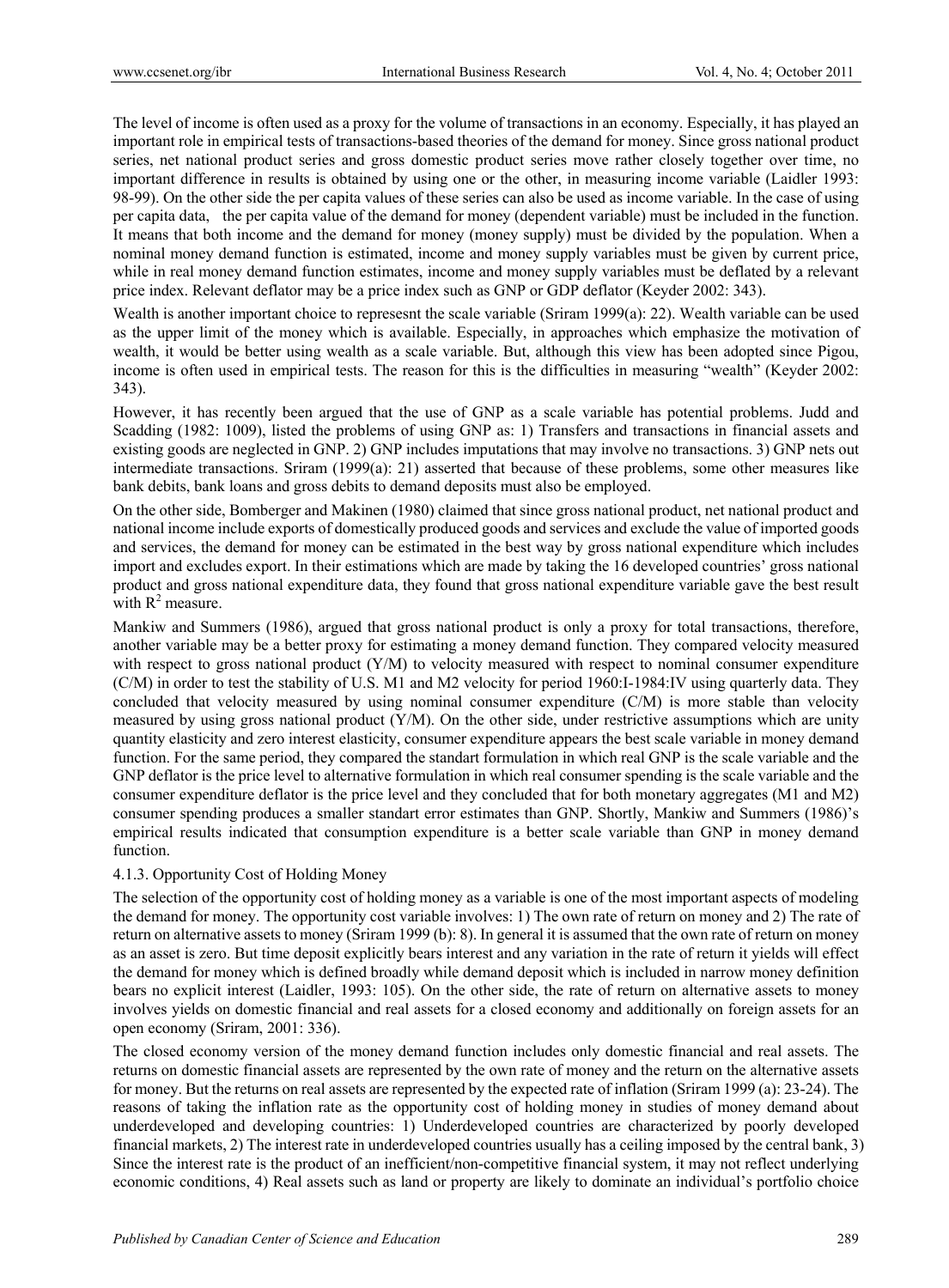(Carruth and Sánchez-Fung, 2000:1440). 5) There is a limited substitution possibility between money and other financial assets due to the under-developed financial markets outside the banking system, 6) The interest rates may show insufficient variation for a long period of time because they may be regulated by the government, 7) The payment of interest is legally prohibited in some countries, 8) Since the financial system is underdeveloped the interest rates may not be observable or interest rate data may not be available (Sriram, 1999 (a): 25).

The conventional theory of money demand which is based on a closed economy framework and assumed that the demand for money is determined by domestic interest rate as an opportunity cost variable is questionable. Because this assumption leads one to conclude that there is only a single currency in each country and that all domestic agents consider domestic assets to be the only substitute to money as a store of wealth. Since there is a globalization and rapid liberalization of financial markets in developing countries, the determination of money demand should also include the influences of open economy factors through foreign opportunity cost variables (Khalid, 1999: 1129).

"In an open economy, portfolio based money demand models, money is considered as part of portfolio, which consists of domestic financial and real assets and foreign assets" (Civcir, 2003: 518). Therefore, money demand in an open economy is determined by domestic income, foreign income, domestic interest rate, foreign interest rate and exchange rate depreciation. If the domestic currency is expected to depreciate more, both domestic and foreign residents will prefer to hold less domestic money and more foreign money. Thus, this case helps the substitution of foreign currency for domestic currency and is known as "currency substitution" effect. On the other side, as a result of the increase in the expected depreciation of domestic money, the relative attractiveness of foreign bonds according to domestic bonds would also increase. Therefore, when there is no complete restrictions on capital movements, both domestic and foreign residents will tend to increase their holding of foreign bonds while decreasing their holdings of domestic bonds. This case is called "capital mobility" effect (Khalid, 1999: 1130).

# *4.2. Empirical Model*

In this study we examine the effects of interest rate volatilities on real monetary aggregate M2Y as money demand. Naturally, the dependent variable is M2Y and real gross domestic product (GDP), volatility of interest rate on treasury bills (RBSH), volatility of interest rate on time deposit (RMSH), Inflation Rate (INF) and Exchange Rate (EXCH) are independent variables. We used the log-linear money demand function on the basis of log-linear money demand functions that are used by Bjørnland (2005), Carruth and Sanchez-Fung (2000) and Civcir (2003).

$$
(md - p)t = \beta_0 + \beta_1 y_t + \beta_2 r m_t + \beta_3 r b_t + \beta_4 e_t + \beta_5 \Delta p_t
$$
 (4.1)

This function indicates that the real money demand  $(m^d - p)$ , depends on real income  $(y<sub>t</sub>)$ , own rate of money  $(rm_t)$ , opportunity cost of holding money  $(rb_t)$  which is the rate of return on alternative assets to money, exchange rate  $(\Delta e_t)$  and inflation rate  $(\Delta p_t)$ .

All variables are in logarithm except the interest rates. Log-linear form, indicates that the coefficients of the logarithmic variables can be interpreted as the long-run elasticities while the coefficients which are not expressed in logarithmic forms (interest rates) can be interpreted as the semi-elasticities (Mutluer and Barlas, 2002: 61).

The scale variable indicates that in general real income is positively related to real money demand. The coefficient on the interest rate on domestic money (in other words the interest rate on time deposits) is expected to be positive when interest bearing deposits (time deposits or term deposits) are included in broad money while the interest rate on treasury bills is expected to be negative indicating an alternetive return of money. On the other side, since rising inflation induces agents to hold real domestic assets instead of money, the inflation rate is expected to affect demand for money negatively. Finally, the foreign exchange rate measures the rate of return on holding foreign currency. Therefore an increse in the exchange rate implies that the domestic money is depreciated and the expected return from holding foreign money increases. It can be said that the sign of exchange rate is negative, since depreciating in domestic currency, causes agents to substitute foreign currency instead of domestic currency (Bjørnland, 2005: 377 and Mutluer and Barlas, 2002: 67).

# 4.2.1. Data Set and Empirical Findings

Except the treasury bill rate, all the data have been obtained from the Central Bank of the Republic of Turkey, Electronic Data Delivery System. 1987:1-1994:2 period for treasury bill is taken from International Financial Statistics (18660C.ZF series) and the rest of the data of this variable is calculated from auctions of treasury bills which is taken from Central Bank of the Republic of Turkey, Market data. The study examines the effects of the interest rate volatilities on Turkish money demand function for the period between 1987: 1–2007: 3. The basic properties of the series can be explained as follows: Turkish broad money (M2Y), composed of narrow money M1 (currency in circulation plus demand deposits) plus time deposits in domestic currency plus deposits denominated by foreign currencies. It is used here as the monetary aggregates and deflated (1987=100) by using the wholesale price index (WPI) in order to obtain real M2Y as real money demand. The scale variable that used in the analysis is gross domestic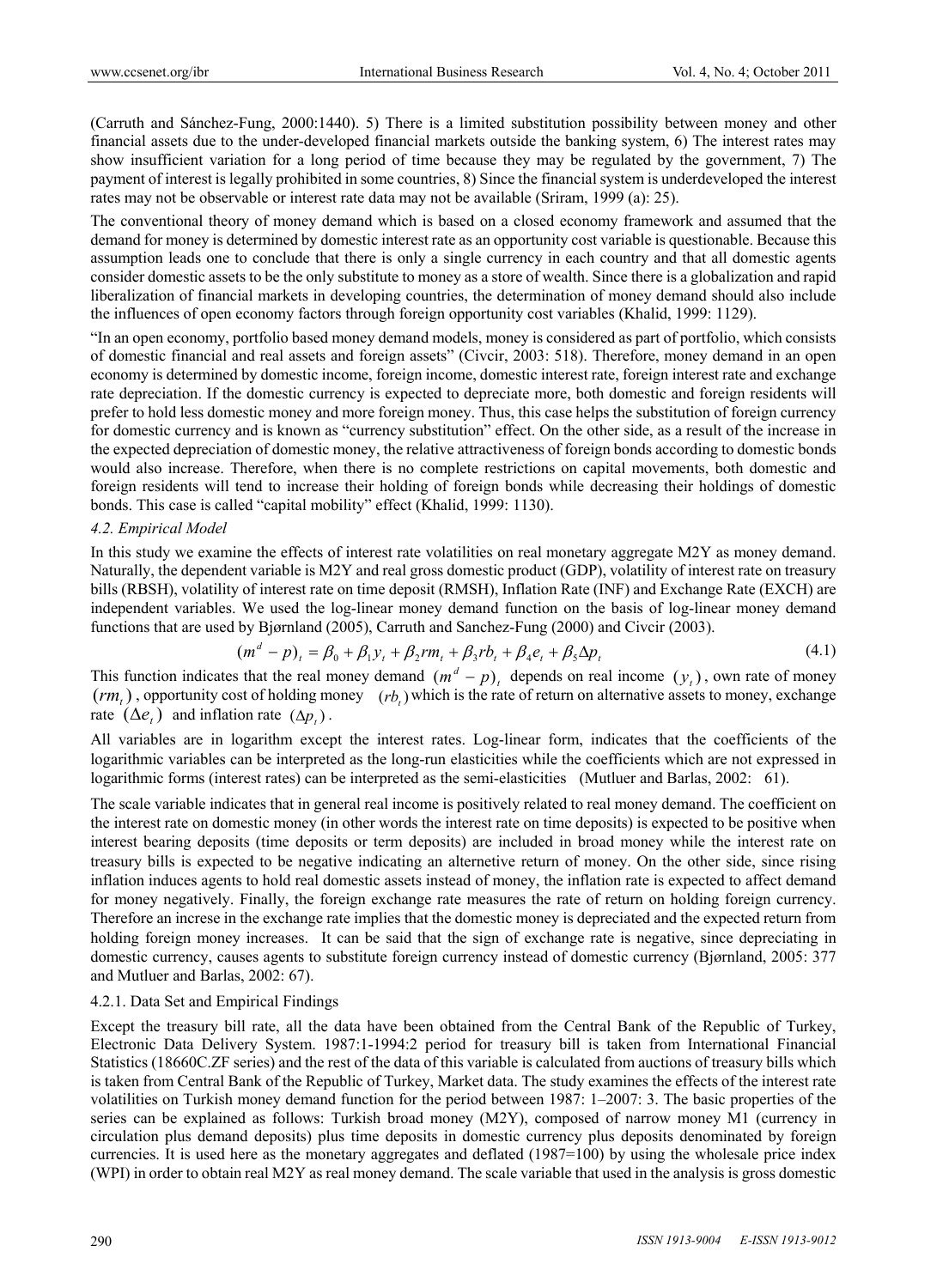product (GDP) and it is deflated by wholesale price index in order to obtain real gross domestic product or real income. The exchange rate is nominal exchange rate (EXCH) which is Turkish liras corresponding to 1 USA dolar. The inflation rate (INF) is calculated as the change in whole price index  $\Delta p = p_t - p_{t-1}$ . Instead of the interest rate on treasury bills, the volatility of the interest rate on treasury bills (RBSH) and instead of the interest rate on time deposits, the volatility of the interest rate on time deposits (RMSH) are used. The volatility method which is used here is suggested by both Kenen and Rodrik (1986) and Koray and Lastrapes (1989) and it is used by Arize (1998) to measure the exchange rate volatility for USA. It is constructed by the moving-sample standard deviation as expressed (Arize, 1998: 33):

$$
J_{t+m} = \left[\frac{1}{m} \sum_{i=1}^{n} (RM_{t+i-1} - RM_{t+i-2})^2\right]^{1/2}
$$
\n(4.2)

But in this study m which denotes the order of the moving average is  $4$  ( $m = 4$ )

#### 4.2.2. Unit Root Test

The stationarity of the time series which are used in econometric studies is important. Using non-stationary series may create econometric problems such as may lead to misleading results. If two series are not stationary, the regression which is created by these series are called spurious regression by Granger and Newbold (1974). Even if there is not a significant relationship between the two series, a high  $R^2$  will result in regression and t-statistics are significant, but the results will not carry any economic sense. The reason for the spurious regression is the stocastic trend that the time series have or the strong tendency (Lewis and Mizen, 2000: 291 and Gujarati, 1999: 725).

The most common method that is used in testing the stationarity of the time series is the unit root test. By examining the existence of unit root in time series, it is decided whether the series are stationary or not. If the series do not include unit root, they are stationary, but if they include a unit root they are non-stationary. However there are different types of unit root test the most common one is Augmented Dickey Fuller (ADF) unit root test. This test is developed by Dickey-Fuller. The regression which is used for ADF test is as given below (Gujarati, 1999: 718-720):

$$
\Delta Y_{t} = \beta_{1} + \beta_{2}t + \delta Y_{t-1} + \alpha_{i} \sum_{i=1}^{k} \Delta Y_{t-i} + u_{t}
$$
\n(4.3)

In equation (4.3),  $\Delta$  indicates the term of lagged difference, *t* is trend variable, *k* is the lag number which provides white noise error. *ut* is a stochastic error term which has a zero mean, a constant variance and no serial correlation (Gujarati, 1999:720).

In this study, the stationarity of each variable is tested by using the Augmented Dickey Fuller (ADF) unit root test. Firstly, this test is applied to the level of variables and then to their first differences. The null hypothesis tested is that the variable under investigation has a unit root against the alternative that it does not.

Table.1 indicates the ADF unit root test results derived from the series that are used in the study. Based on the results, the the null hypothesis of unit root is rejected at %1 and %5 significance levels according to model I for M2Y, GDP and RBSH while it is accepted for INF and EXCH variables at the same significance levels. On the other side, the null hypothesis is accepted at %1 significance level according to model I and II for RMSH, while it is rejected at %5 significance level according to model I and II, but it is accepted at both significance levels according to model III. The null hypothesis is accepted according to model II and III for M2Y, GDP and EXCH variables while it is again rejected for RBSH according to the both models. It is rejected only for INF according to model III. As it can be seen all variables are not stationary at the same level. Therefore we can't use Engle and Granger (1987) cointegration or Johansen (1988) and Johansen and Juselius (1990) cointegration method. Because both of methods are required the time series to be stationary in level or in first difference. In this situation we can apply bound test which is developed by Pesaran, Shin and Smith (2001).

# 4.2.2. Cointegration

This test is a new approach to test the relationship between variables in levels, regardless of whether they are purely I (0), purely I (1) or mutually cointegrated. The test statistic is the familiar Wald or F-statistic in a generalized Dickey-Fuller type regression which is used in testing the significance of lagged levels of the variables under consideration in a conditional unrestricted equilibrium correction model (ECM) (Pesaran, Shin and Smith, 2001: 289-290).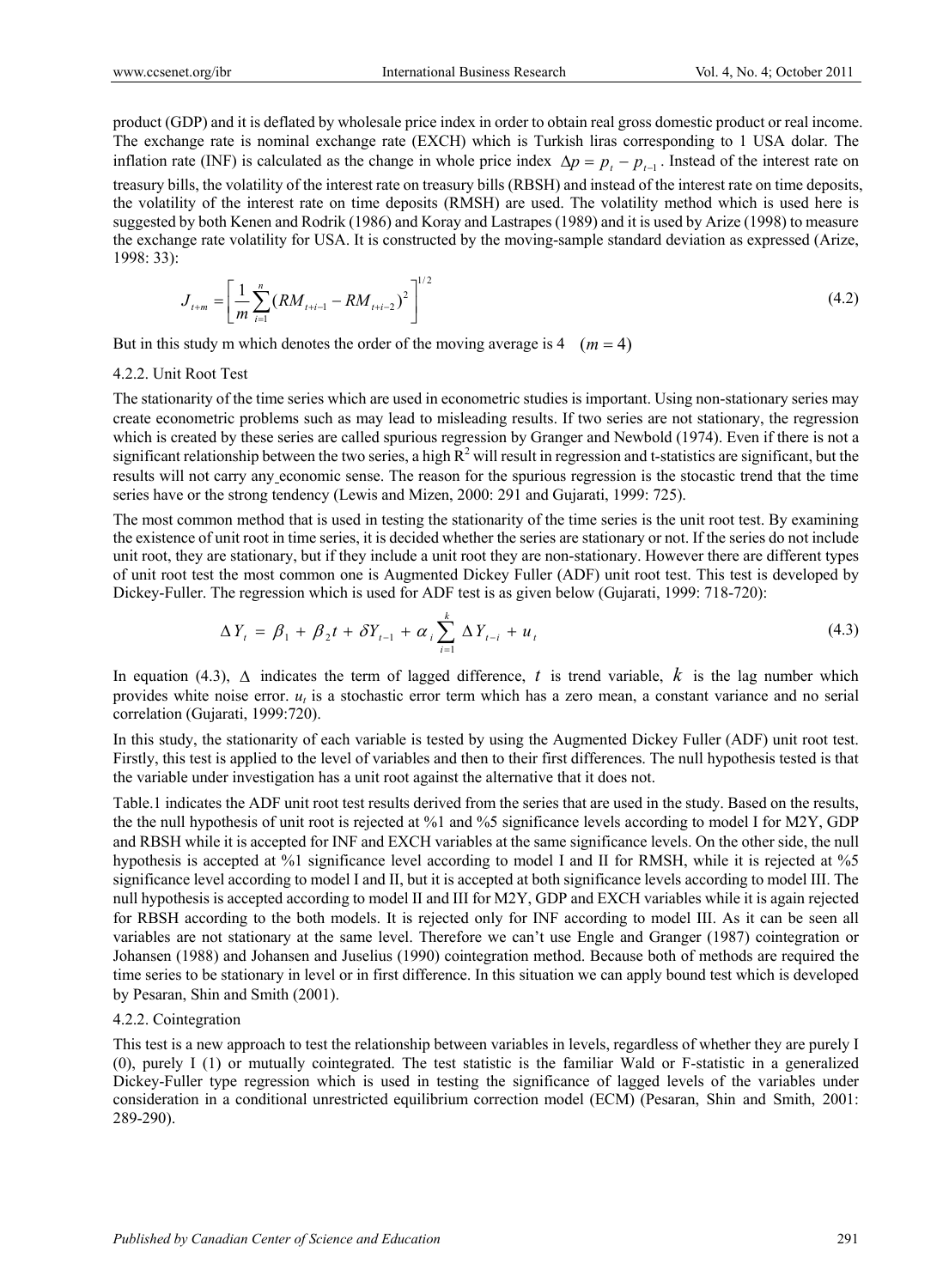$$
\Delta \ln M2Y = a_0 + \sum_{i=1}^{m} a_{1i} \Delta \ln M2Y_{t-i} + \sum_{i=0}^{m} a_{2i} \Delta \ln GDP_{t-i} + \sum_{i=0}^{m} a_{3i} \Delta RBSH_{t-i} + \sum_{i=0}^{m} a_{4i} \Delta RMSH_{t}
$$
  
+ 
$$
\sum_{i=0}^{m} a_{5i} \Delta \ln INF_{t-i} + \sum_{i=0}^{m} a_{6i} \Delta EXCH_{t-i} + a_7 \ln M2Y_{t-1} + a_8 \ln GDP_{t-1} + a_9 RBSH_{t-1}
$$
  
+ 
$$
a_{10} RMSH_{t-1} + a_{11} \ln INF_{t-1} + a_{12} EXCH_{t-1} + u_t
$$
 (4.4)

The cointegration can be tested by  $H_0: a_7 = a_8 = a_9 = a_{10} = a_{11} = a_{12} = 0$  hypothesis.

"It is shown that the asymptotic distributions of both statistics are non-standard under the null hypothesis that there exists no relationship in levels between the included variables, irrespective of whether the regressors are purely I (0), purely I (1) or mutually cointegrated. We establish that the proposed test is consistent and derive its asymptotic distribution under the null and suitably defined local alternatives, again for a set of regressors which are a mixture of I (0) / I (1) variables. Two sets of asymptotic critical values are provided for the two polar cases which assume that all the regressors are, on the one hand, purely I (1) and, on the other, purely I (0). Since these two sets of critical values provide *critical value bounds* for all classifications of the regressors into purely I (1), purely I (0) or mutually cointegrated, we propose a bounds testing procedure. If the computed Wald or F-statistic falls outside the critical value bounds, a conclusive inference can be drawn without needing to know the integration/cointegration status of the underlying regressors. However, if the Wald or F-statistic falls inside these bounds, inference is inconclusive and knowledge of the order of the integration of the underlying variables is required before conclusive inferences can be made" (Pesaran, Shin and Smith, 2001: 290).

In order to apply the bound test first of all we must determine the lag number which is labeled as "m" in the equation (4.4). The lag number is determined as 1 according to Sequential Modified LR test statistic (LR), Final Prediction Error (FPE), Akaike Information Criterion (AIC), Schwarz Information Criterion (SC) and Hannan-Quinn Information Criterion.

Tablo 2 includes the F-statistics value which are calculated to test  $H_0: a_7 = a_8 = a_9 = a_{10} = a_{11} = a_{12} = 0$ hypothesis after estimation of (4.4) equation by 1 lag and critical values which are taken from Pesaran, Shin and Smith (2001). These critical values are valid for 5 independent variables at %5 significance level. In table 2 it can be seen that the calculated F-statistic is higher than the upper bound. This means that there is a cointegration relationship between 6 variables.

#### 4.2.3. Long-Run Relationship

The long-run relationship between variables are examined by Autoregressive Disributed Lag (ARDL) model. The ARDL model is as follows:

$$
\ln M 2Y_{t} = a_{0} + \sum_{i=1}^{m} a_{1i} \ln M 2Y_{t-i} + \sum_{i=0}^{m} a_{2i} \ln GDP_{t-i} + \sum_{i=0}^{m} a_{3i} RBSH_{t-i} + \sum_{i=0}^{m} a_{4i} RMSH_{t-i} + \sum_{i=0}^{m} a_{5i} \ln INF_{t-i} + \sum_{i=0}^{m} a_{6i} \ln EXCH_{t-i}
$$
\n(4.5)

The lag length in ADRL model is still determined by using AIC. This process is made by a method proposed for determining the lag length in Kamas and Joyce (1993) 's analysis of causality. Within this method's framework, the lag number is determined according to AIC. In our study, the maximum lag number is taken 12 and it is concluded that equation (4.5) must be estimated by 2 lags for M2Y, 0 lag for GDP, 1 lag for RBSH, 1 lag for RMSH, 2 lags for INF and 2 lags for EXCH. (Note 3)

Tablo 3 indicates the estimation results of ADRL (2 0 1 1 2 2) model. On the other side, we calculated the long-run coefficient according to results by dividing the coefficients of the lagged independent variables by the correction term. Correction term can be obtained by 1 minus the short-run coefficient of the independent variable (Gujarati, 1999: 608). (Note 4)

According to results, there is a statistically significant relationship between M2Y and GDP and the sign of the GDP coefficient is positive as expected. This result indicates that income effects the money demand positively as it is argued theoretically that when income increases the demand for money increases or vice versa. On the other side, the interest rate on treasury bills effects the demand for money negatively, since high interest rate causes individuals to demand less money and more treasury bills which is the alternative of money. But when the volatility of the interest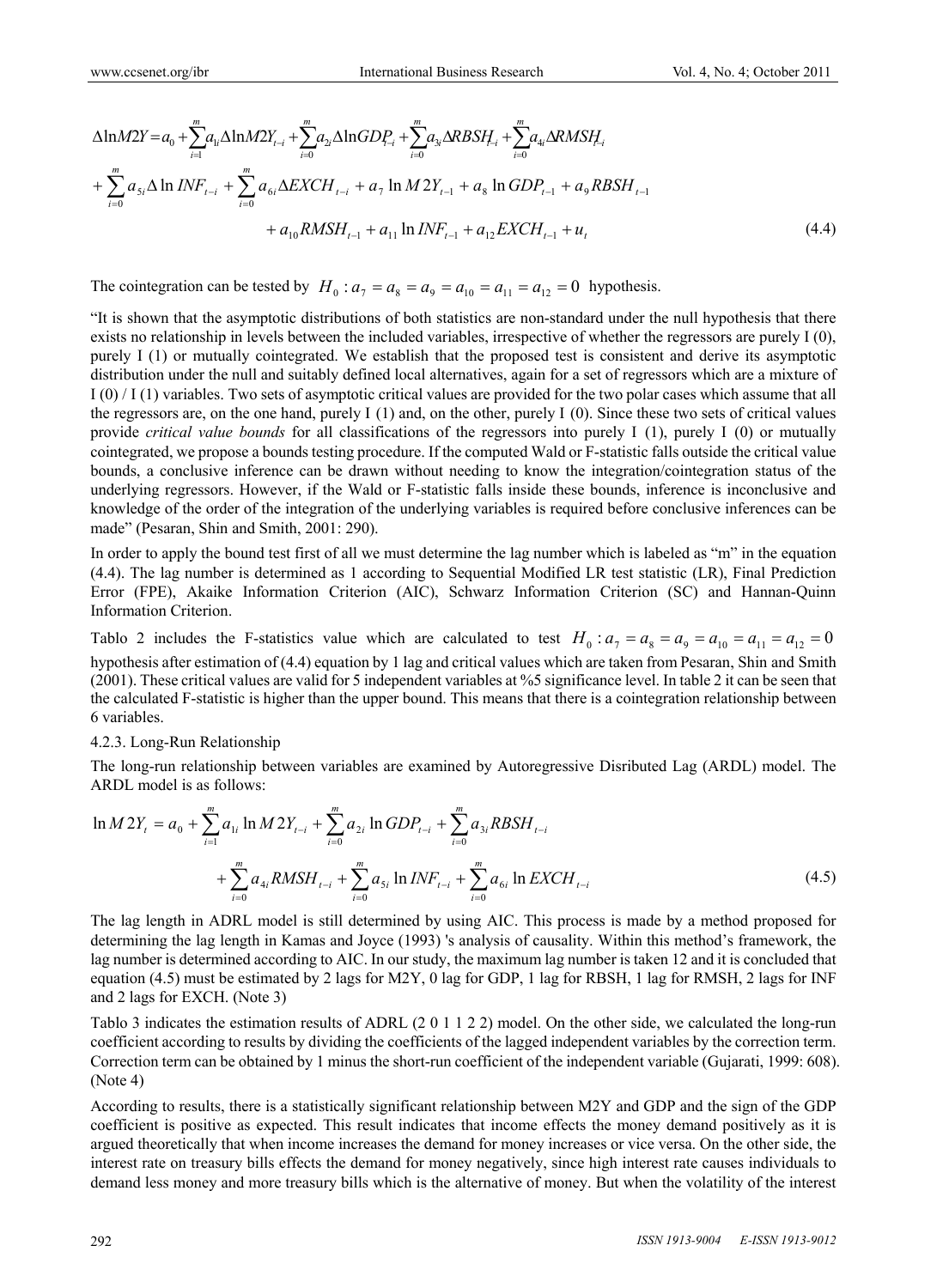rate on treasury bills increases the individulas will demand more money, since the volatility includes some risk. According to our results there is no statistically significant relationship between M2Y and RBSH although the coefficient of RBSH is positive as theoretically expected. The coefficient of RMSH is negative and statistically significant as expected. This result indicates that volatility of interest rate on time deposits leads individulas to avoid demanding money, despite interest rate on time deposits encourages individuals to demand more money. The relationship between M2Y and INF is statistically significant and the sign of the coefficient is negative. This result indicates that since there is a limited substitution possibility between money and other financial assets outside the banking system, individuals substitute real assets instead of alternative assets to money in Turkey. The relationship between M2Y and EXCH is statistically significant and negative. This circumstance indicates that there is a currency substitution in Turkey.

4.2.4. Short-Run Relationship

$$
\Delta \ln M 2Y_t = a_0 + a_1 EC_{t-1} + \sum_{i=1}^m a_{2i} \Delta \ln M 2Y_{t-i} + \sum_{i=0}^m a_{3i} \Delta \ln GDP_{t-i} + \sum_{i=0}^m a_{4i} \Delta RBSH_{t-i} + \sum_{i=0}^m a_{5i} \Delta RMSH_{t-i} + \sum_{i=0}^m a_{6i} \ln \Delta INF_{t-i} + \sum_{i=0}^m a_{7i} \ln \Delta EXCH_{t-i} + \mu_t
$$
\n(4.6)

The ECT<sub>-1</sub> variable is the one lagged value of the error terms series which are derived from the long-run relationship. The coefficient of this variable indicates how much of short-run imbalance will correct in the long-run. The coefficient is expected to be negative.

In our study, the lag number of variables that take place in equation (4.6) is determined by AIC and methods that used in investigating the long-run relationship. According to maximum lag number that is chosen as 12, it is concluded that short run relationship must be investigated by ARDL (2, 0, 1, 1, 2, 2) model.

Table 4, indicates the results of Error Correction Model based on ARDL model. The Error Correction Term has a negative sign as expected, and it is statistically significance. On the other side, in the short term, there is a positive and but not statistically significant relationship between M2Y<sub>-1</sub> and GDP<sub>t</sub>. Similarly, a negative and statistically significant relationship was found as expected between M2Y and the current value of inflation. However, there is a negative relation relationship between M2Y and the interest rate volatility of time deposit but it is statistically insignificant.

# **5. Conclusion**

In this study we examined, especially the effects of interest rate (time deposits and treasury bill) volatilities on money demand in the case of Turkey for 1987: 1-2007: 3 period. We used quarterly data of all variables and Pesaran, Shin and Smith (2001) bound test. In computing interest rate volatility, moving-sample standart deviation method which is proposed by Kenen and Rodrik (1986) and Koray and Lastrapes (1989) is used. According to the results, the coefficient of the real gross domestic product is positive and statistically significant as expected. There is statistically insignificant relationship between money demand and the volatility of the interest rate on treasury bills although the sign of the coefficient is positive as theoretically expected. Similarly, the coefficients of the inflation rate and nominal exchange rate are negative and statistically significant as expected. These results indicates that inflation and exchange rate effects the demand for money negatively. However, a statistically significant relationship is found between Turkish money demand and the volatility of the interest rate on time deposits.

Positive and statistically significant coefficient of real gross domestic product indicates that when the income of indivuduals increses in Turkey, they demand more money, while negative and statistically significant coefficient of the volatility of the interest rate on time deposits indicates that when the there is a volatility in the interest rate of time deposits, individuals will demand less domestic currency. The volatility of interest on treasury bills causes individuals to demand more money, but the result is not statistically significant in Turkey. The negative and significance coefficients of inflation rate indicates that the Turkish people hold real domestic assets instead of money in inflationary periods. On the other side the negative and significance exchange rate coefficient indicates that when exchange rate increases, the expected return from holding foreign money increases, too. So Turkish people substitute foreign currency instead of domestic currency and this causes the demand for money to decrrease.

# **References**

Arize, A.C. (1998). The Effects of Exchange Rate Volatility on U.S. Imports: An Empirical Investigation, *International Economic Journal* 12 (3): 31-40, doi:10.1080/10168739800080020, http://dx.doi.org//10.1080/10168739800080020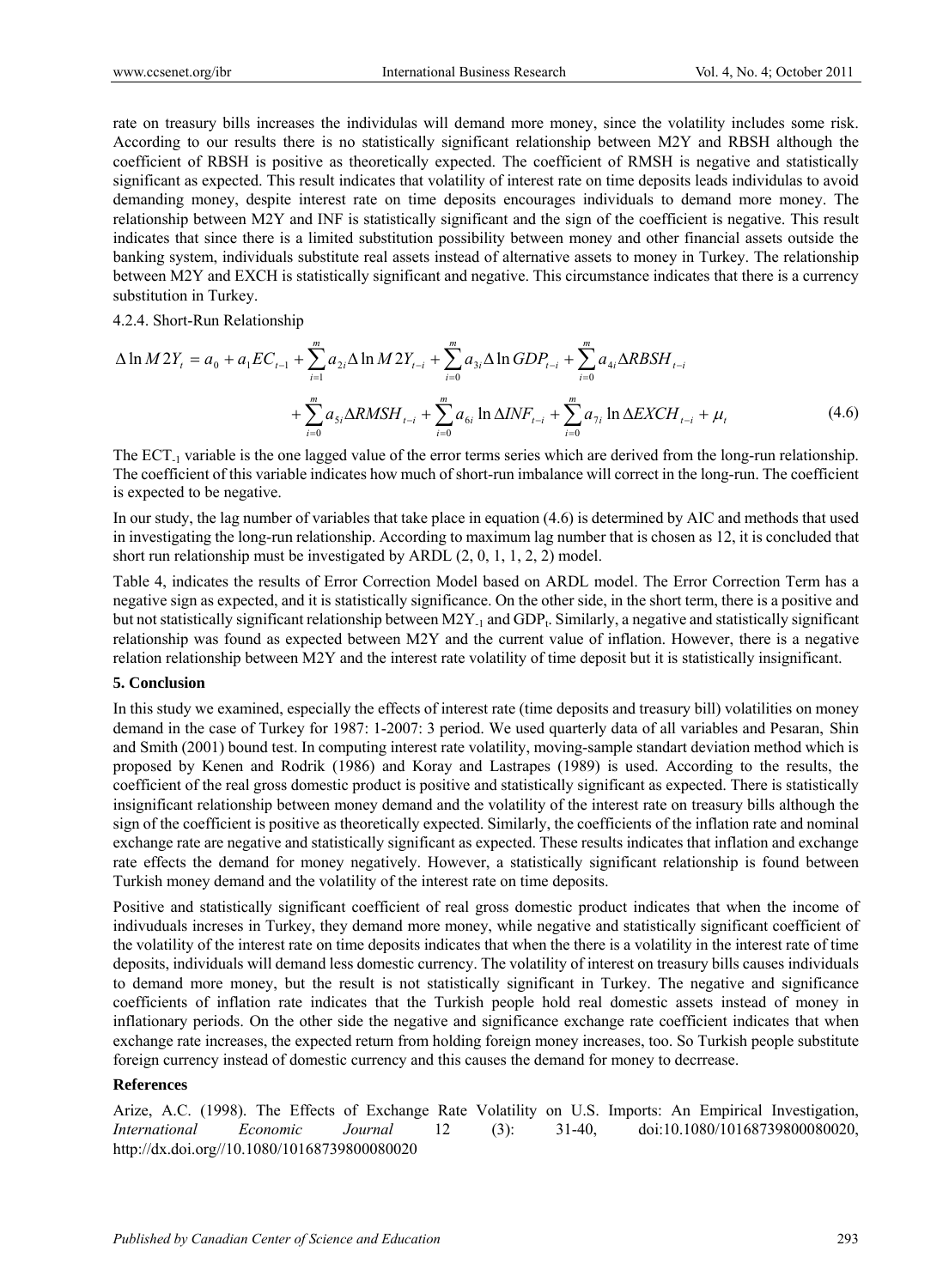Baba Yoshihisa, Hendry D.F. & Starr, R.M. (1992). The Demand for M1 in the U.S.A., 1960-1988, *Review of Economic Studies* 59 (198) : 25-61.

Bjørnland Hilde C. (2005). A Stable Demand for Money Despite Financial Crisis: The Case of Venezuela, *Applied Economics* 37 : 375-385, doi:10.1080/00036840412331315015, http://dx.doi.org//10.1080/00036840412331315015

Bomberger W. A. & Makinen, G. E. (1980). Money Demand in Open Economies: Alternative Specifications, *Southern Economic Journal* 47 (1: 30-39, doi:10.2307/1057058, http://dx.doi.org//10.2307/1057058

Carruth Alan & Sánchez-Fung, J. R. (2000). Money Demand in the Dominician Rebuplic, *Applied Economics* 32 : 1439-1449, doi:10.1080/00036840050151511, http://dx.doi.org//10.1080/00036840050151511

Central Bank of the Republic of Turkey (CBRT), Electronic Data Delivery System. [Online] Available: http://evds.tcmb.gov.tr/yeni/cbt-uk.html

Central Bank of the Republic of Turkey (CBRT), [Online] Available: http://www.tcmb.gov.tr/

Civcir, İrfan. (2003). Money Demand, Financial Liberalization and Currency Substitution in Turkey, *The Journal of Economic Studies* 30 (5) : 514-534*,* doi:10.1108/01443580310492817, http://dx.doi.org//10.1108/01443580310492817

Choudhry Taufiq. (1999). Does Interest Ratte Volatility Affect The US M1 Demand Function? Evidence From Cointegration, The Manchester School 67 (6): 621-648, doi:10.1111/1467-9957.00172, http://dx.doi.org//10.1111/1467-9957.00172

Engle R. F., & Granger C. W. J. (1987). Cointegration and error correction: Representation, estimation, and testing Econometrica 55 : 251–276, doi:10.2307/1913236, http://dx.doi.org//10.2307/1913236

Falls Gregory, A. & Zangeneh, H. (1989). The Interest Rate Volatility and The Demand For Money: The Empirical Evidence, *Quarterly Journal of Business and Economics* 28 : 26-42.

Garner, Alan C. (1986). Does Interest RateVolatility Affect Money Demand?, EconomicReview January : 25-37.

Granger Clive W. J. & Newbold, P. (1974). Spurious Regressions in Econometrics, Journal of Econometrics 2 (2) : 111-20, doi:10.1016/0304-4076(74)90034-7, http://dx.doi.org//10.1016/0304-4076(74)90034-7

Gujarati, Damodor, N. (1999). Temel Ekonometri (Çev. Ümit Şenesen ve Gülay Günlük Şenesen), (Birinci Basım), İstanbul: Literatür Yayınları:33, Literatür: Yayıncılık, Dağıtım, Pazarlama San. Ve Tic. Ltd. Şti.

Gurley John, G. & Shaw, E. S. (1955). Financial Aspects of Economic Development, *American Economic Review*  XLV : 515-38.

Johansen, Soren. (1988). Statistical analysis of cointegration vectors, *Journal of Economic Dynamics and Control* 12 : 231–54, doi:10.1016/0165-1889(88)90041-3, http://dx.doi.org//10.1016/0165-1889(88)90041-3

Johansen, S. & Juselius, K. (1990). Maximum likelihood estimation and inference on cointegration– with applications to the demand for Money, *Oxford Bulletin of Economics and Statistics* 52 : 169–210,

doi:10.1111/j.1468-0084.1990.mp52002003.x, http://dx.doi.org//10.1111/j.1468-0084.1990.mp52002003.x

Judd John P. & Scadding, J. L. (1982). The Search for a Stable Money Demand Function: A Survey of the Post-1973 Literature, *Journal of Economic Literature* 20 (3) : 993-1023.

Kamas, L. & Joyce, J.P. (1993). Money, Income and Prices under Fixed Exchange Rates: Evidence from Causality Tests and VARs. *Journal of Macroeconomics* 15 (4) : 747-768, doi:10.1016/S0164-0704(05)80008-4, http://dx.doi.org//10.1016/S0164-0704(05)80008-4

Kenen, Peter B. & Rodrik, D. (1986). Measuring and Analyzing the Effects of Short-term Volatility in Real Exchange Rates, *The Review of Economics and Statistics* 311-315. doi: 10.2307/1925511, http://dx.doi.org//10.2307/1925511

Keyder, Nur, (2002). Para Teori-Politika-Uygulama, Geliştirilmiş 8. baskı, Ankara: Bizim Büro Basımevi.

Khalid Ahmed K. (1999). Modelling Money Demand in Open Economies: The Case of Selected Asian Countries, *Applied Economics* 31 : 1129-1135, doi:10.1080/000368499323616, http://dx.doi.org//10.1080/000368499323616

Koray, F. & Lastrapes, W. D. (1989). Real Exchange Rate Volatility and U.S. Bilateral Trade: A VAR Approach, *The Review of Economics and Statistics* 708-712, doi:10.2307/1928117, http://dx.doi.org//10.2307/1928117

Laidler, David. (1993). The Demand for Money-Theories, Evidence and Problems, Fourth Edition, The United States of America: HarperCollins College Publishers.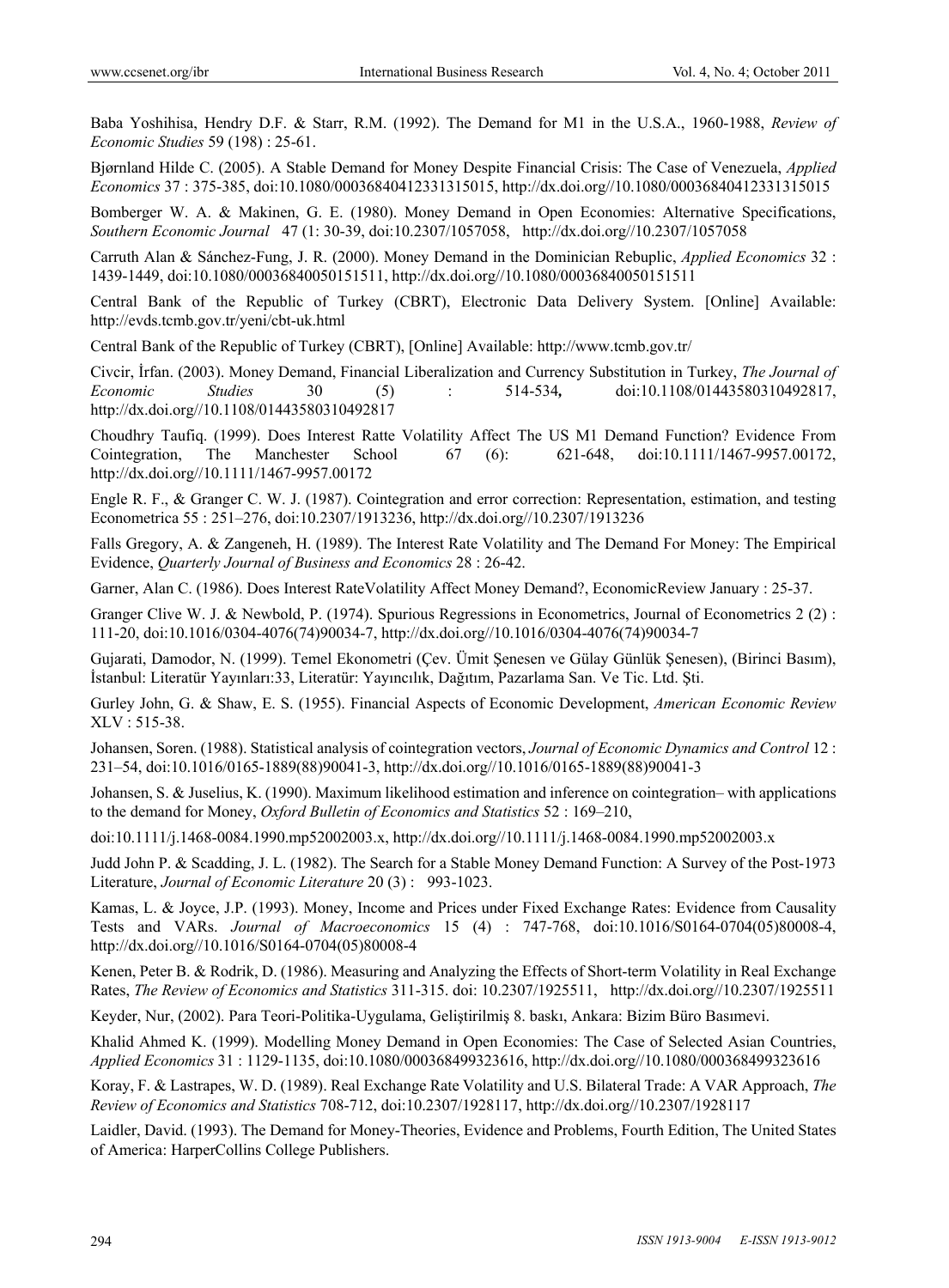Lewis, K. M. & Mizen P. D. (2000). *Monetary Economics* (First Published), Newyork: Oxford University Pres, Great Clarendon Street, Oxford ox2 6DP.

Longstaff A. F. & Schwartz, E. S. (1993). Interest Rate Volatility and Bond Prices, *Financial Analysts Journal July-August* : 70-74, doi:10.2469/faj.v49.n4.70, http://dx.doi.org//10.2469/faj.v49.n4.70

Mankiw N.G. & Summers L. H. (1986). Money Demand and The Effects of Fiscal Policies, *Journal of Money, Credit and Banking* 18 (4) : 415-429, doi: 10.2307/1992462, http://dx.doi.org//10.2307/1992462

Mutluer D. and Barlas, Y. (2002). Modelling the Turkish Broad Money Demand, *Central Bank Review* 2 : 55-75.

Olgun, Hasan. (1982). Türkiye'de Ödemeler Dengesi, Para ve Enflasyon 1963-1976, Ankara: Orta Doğu Teknik Üniversitesi.

Payne James, E. (1992). Money Growth and Interest Rate Volatility and The Demand for Money, *Journal of Economics and Finance* 16 (1) : 103-114, doi: 10.1007/BF02919797, http://dx.doi.org//10.1007/BF02919797

Pesaran M. Hashem, Shin, Y. & Smith, R. J. (2001). Bound Testing Approaches to the Analysis of Level Relationships, *Journal of Applied Econometrics* 16 : 289-326, doi:10.1002/jae.616, http://dx.doi.org//10.1002/jae.616

Sağlam Yıldız. (2005). Para Talep Teorileri ve Türkiye Uygulaması, yayınlanmamış doktora tezi, Ankara.

Sriram S. Subramanian. (1999(a)). Survey of Literature on Demand For Money:Theoretical and Empirical Work with Special Reference to Error Corerction Models, International Monetary Fund Working Paper 64:1-53.

Sriram S. Subramanian (1999(b)). Demand for M2 in an Emerging-Market Economy: An Error-Correction Model for Malaysia, International Monetary Fund Working Paper 173 : 1-49.

Sriram S. Subramanian. (2001). A Survey of Recent Empirical Money Demand Studies, IMF Staff Papers 47 (3) : 334-365.

Tobin, James. (1958). Liquidity Preference as Behavior Towards Risk, *Review of Economic Studies* 25 (67) : 65-86, doi: 10.2307/2296205, http://dx.doi.org//10.2307/2296205

Walsh, E.Carl. (1984). Interest Rate Volatility and Monetary Policy*, Journal of Money, Credit and Banking* 16 (2) : 133-150, doi: 10.2307/1992540, http://dx.doi.org//10.2307/1992540

# **Notes**

Note 1.  $IR_t = lnV_t lnr_t$ 

Note 2. Consumer price index measures prices of a range of goods at retail outlets, while wholesale price index measures prices in a similar way at "factory gate", excluding some services and the impact of indirect taxes. The price deflators are obtained by dividing the current price measures by the constant price measure to give an index of prices relative to the base period (Lewis and Mizen, 2000: 265).

Note 3. For more details see Kamas, L. ve Joyce, J.P. (1993) Money, Income and Prices under Fixed Exchange Rates:Evidence from Causality Tests and VARs. *Journal of Macroeconomics*, 15 (4), 747-768.

Note 4. For example;

The long-run coefficient of Constant is calculated as follows:

$$
\frac{(-0.424264)}{1 - [1.206365 + (-0.287782)]} = -5.211000
$$

The long-run coefficient of GDP is calculated as follows:

$$
\frac{(0.169423)}{1 - [1.206365 + (-0.287782)]} = 2.080929
$$

The long-run coefficient of RBSH is calculated as follows:

$$
\frac{(-0.011418 + 0.019242)}{1 - [1.206365 + (-0.287782)]} = 0.096097
$$

The long-run coefficient of RMSH is calculated as follows:

$$
\frac{(-0.143107 + 0.094223)}{1 - [1.206365 + (-0.287782)]} = 0.600415
$$

The long-run coefficient of INF is calculated as follows: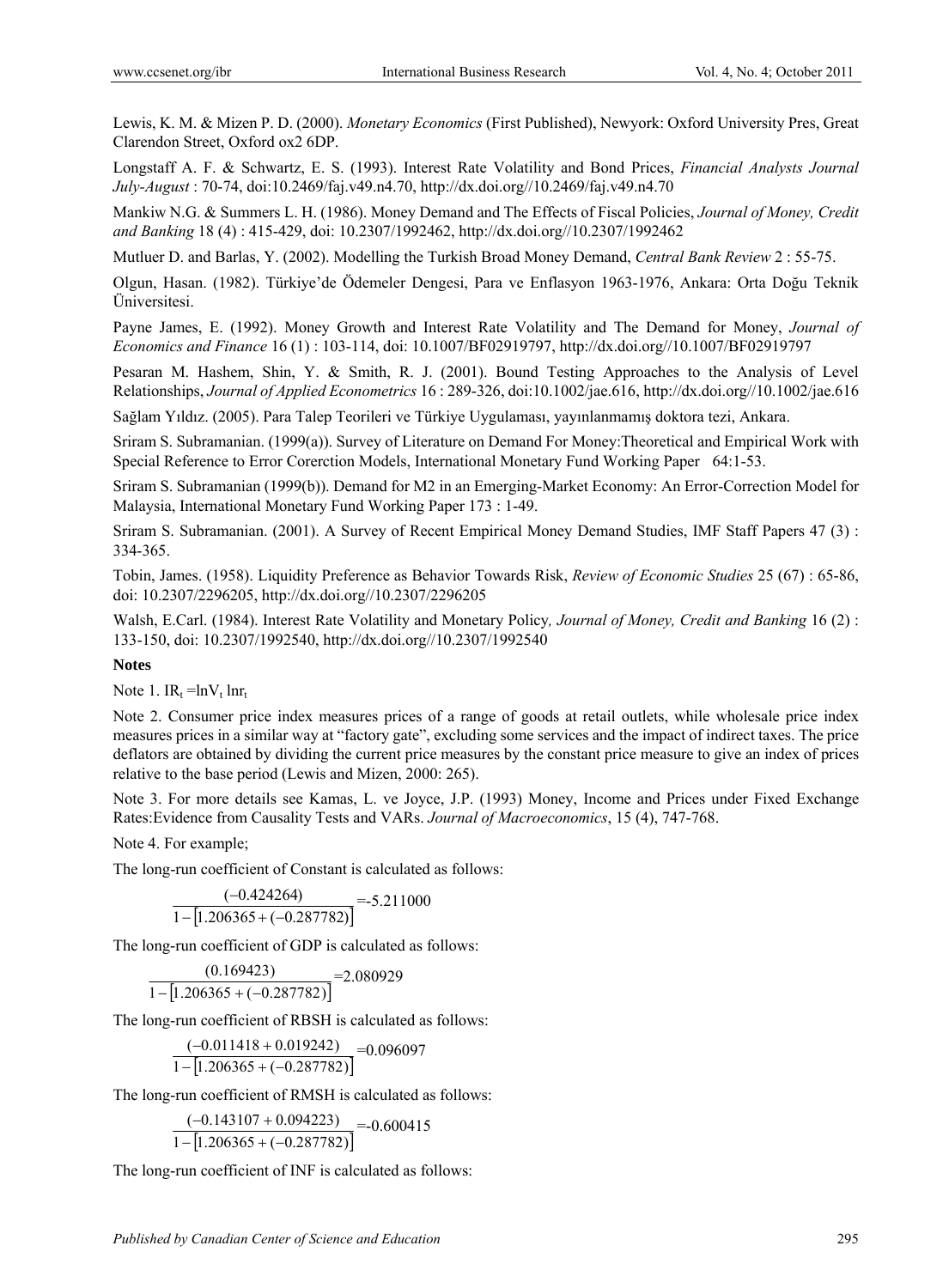$$
\frac{(-0.558110 + 0.235315 - 0.077196)}{1 - [1.206365 + (-0.287782)]} = -4.912868
$$

The long-run coefficient of EXCH is calculated as follows:

$$
\frac{(0.264486 - 0.335275 + 0.0475518)}{1 - [1.206365 + (-0.287782)]} = -0.285409
$$

Table 1.The Results of ADF Unit Root Test

| <b>VARIABLES</b> | <b>MODEL</b>    | <b>MACKÍNNON CRÍTÍCAL</b> | <b>ADF TEST</b>   | $LAG*$ | <b>RESULT</b> |
|------------------|-----------------|---------------------------|-------------------|--------|---------------|
|                  |                 | VALUES $($ % 1 ve % 5)    | <b>STATISTICS</b> |        |               |
|                  | $I^**$          | $-2,593468, -1,944811$    | 5,059395          | [0]    | I(1)          |
| M2Y              | $II***$         | $-3,512290, -2,897223$    | 0,170497          | [0]    | I(1)          |
|                  | $III***$        | -4,073859, -3,465548      | $-1,954194$       | [0]    | I(1)          |
|                  | $IV*****$       | $-2,593824, -1,944862$    | -5,839664         | [0]    | I(1)          |
|                  | $I^**$          | $-2,593468, -1,944811$    | 3.240966          | [0]    | I(1)          |
| <b>GDP</b>       | $II***$         | -3.512290, -2.897223      | $-2.038551$       | [0]    | I(1)          |
|                  | $III***$        | -4.075340, -3.466248      | $-2.760646$       | [1]    | I(1)          |
|                  | $IV*****$       | $-2.593824, -1.944862$    | $-7.054317$       | [0]    | I(1)          |
|                  | $I^**$          | $-2.593824, -1.944862$    | $-3.221787$       | [1]    | I(0)          |
| <b>RBSH</b>      | $II***$         | -3.512290, -2.897223      | $-7.319722$       | [0]    | I(0)          |
|                  | $III***$        | -4.073859, -3.465548      | $-7.295437$       | [0]    | I(0)          |
|                  | $I^**$          | $-2.593468, -1.944811$    | $-2.403780$       | [0]    | I(0)          |
| <b>RMSH</b>      | $II***$         | -3.512290, -2.897223      | $-3.214398$       | [0]    | I(0)          |
|                  | $III***$        | -4.073859, -3.465548      | $-3.261201$       | [0]    | I(0)          |
|                  | IV*****         | -2,594946, -1,945024      | $-8,052676$       | [0]    | I(1)          |
|                  | $I^**$          | -2.594189, -1.944915      | $-1.441980$       | [1]    | I(1)          |
| <b>INF</b>       | $II***$         | $-3.514426, -2.898145$    | $-2.768178$       | $[1]$  | I(1)          |
|                  | $III***$        | -4.075340, -3.466248      | $-5.683904$       | [0]    | I(1)          |
|                  | $IV*****$       | -2.594189, -1.944915      | $-14.25021$       | [0]    | I(1)          |
|                  | $I^**$          | $-2.593468, -1.944811$    | 0.216307          | [0]    | I(1)          |
| <b>EXCH</b>      | $II***$         | -3.512290, -2.897223      | $-0.697905$       | [0]    | I(1)          |
|                  | $\rm III^{***}$ | -4.073859, -3.465548      | $-1.691873$       | [0]    | I(1)          |
|                  | $IV*****$       | $-2.593468, -1.944811$    | $-6.254500$       | [0]    | I(1)          |

\* Lag number of variables which are tested by using ADF test is determined by Schwarz Info Criterion (SIC)

\*\*Model I, not include trend and intercept

\*\*\*Model II, include intercept

\*\*\*\*Model III, include intercept and trend

\*\*\*\*\*Model which includes unit root test of differenced series

# Table 2. Comparing F-statistics with critical values which are computed by Bound test

| F statistics | Critic values at %5 significance level |             |  |
|--------------|----------------------------------------|-------------|--|
|              | Lower Bound                            | Upper Bound |  |
| 4.80         | 2.39                                   |             |  |

Note: k is the number of independent variables that are taken in equation (4.4). Critical values are taken from the table CI, CI(ii) case which takes place in Pesaran, Shin and Smith (2001: 300).